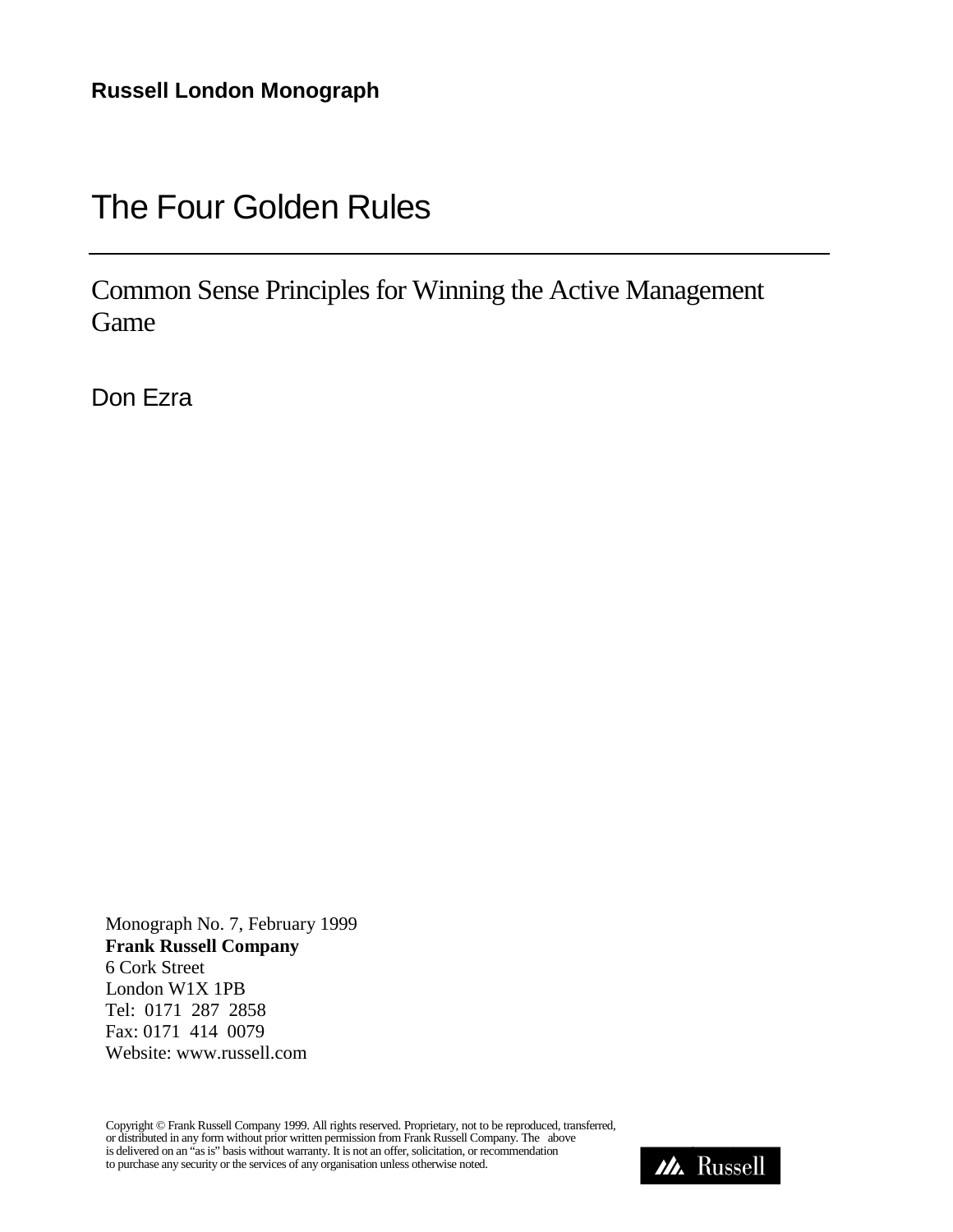*Seven investment truths emerge from Russell's 30 years of investment experience. From these seven truths can be derived The Four Golden Rules for winning the active management game. They are: (1) Use specialist products; (2) Diversify manager research risk; (3) Diversify investment styles; and, (4) Rebalance to asset mix policy. All boringly straightforward and logical. However, their boring features have an attractive offsetting characteristic – they make money.*

or 30 years Russell has researched managers, measured investment performance, advised on investment strategies and managed portfolios of managers. Our accumulated three decades of experience can be distilled into seven valuable observations. While there are no eternal truths in the investment business these come close. F

## **Seven Investment "Truths"**

- 1. Managers make all kinds of bets: country bets, currency bets, sector bets, stock selection, interest rate anticipation, tactical asset allocation, and so on.
- 2. Every type of bet causes "tracking error", that is, some sort of deviation from the return that passive investing produces. In other words, every type of bet causes some risk.
- 3. Managers have different capabilities in different areas of investing.
- 4. Security selection is the type of bet that good managers seem to be able to win at, with moderate consistency. Every other type tends to produce risk without a consistent reward.
- 5. It takes a lot of work to find managers who are reasonably successful at security selection. (Russell has succeeded at this task.)
- 6. Successful managers do not stay successful forever. Sometimes their people move, sometimes they change their process, sometimes others catch up and negate whatever was their source of advantage.

7. Every manager has a natural approach to assembling portfolios. Telling a manager to do it differently for one client not only guarantees that that client's portfolio will be different, but the trouble involved in having to remember different rules will usually cause it to underperform relative to the manager's other portfolios.

Out of these seven observations, one can assemble a portfolio of managers that is likely to outperform a passively implemented asset allocation policy. Remarkable, but true and tested. More than that: one can actually construct a philosophy to guide the construction of that portfolio of managers.

Here's how. Just for fun, I'll call the tenets of the philosophy the Four Golden Rules.

## **The Four Golden Rules**

You have to start with good research, of course. And a lot of it. That follows from Observation 5 (it's tough work). Russell employs fifty research analysts around the world who do nothing but research managers. The analysts don't have client service or new business responsibilities. They are full-time dedicated researchers. They look at managers around the world, and identify the ones most likely to add value to passive benchmarks. These are labelled "Hire".

At any time there are perhaps 300 investment products with the "Hire" tag. It's the products that are labelled "Hire", not the managers. For example, Manager X may be rated "Hire" for UK Equities, but not for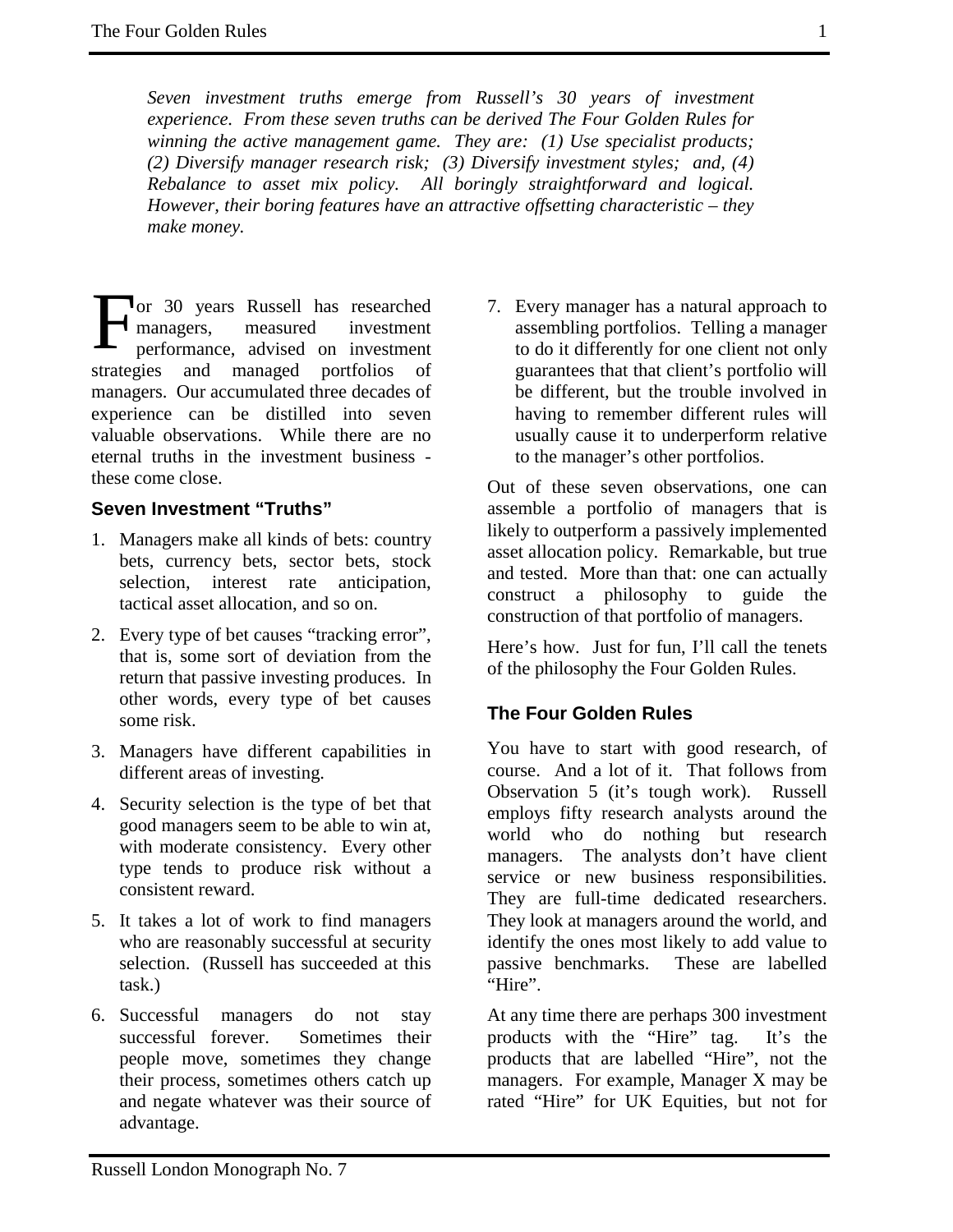Global Bonds. This reflects Observation 3; that managers have different capabilities.

Interestingly, the average length of time for which a product retains the "Hire" rating is about three or four years. It's tough to remain superior forever. That's Observation 6.

# **Rule 1:Use Specialist Products**

At this stage we can formulate the First Golden Rule: Use specialist products. And to increase the likelihood of success, they should be rated "Hire" by Russell.

Specialists rather than generalists, because no manager is good at everything – and why not hire the best? For the same reason, once a product loses its Russell "Hire" rating, replace it in the portfolio. $<sup>1</sup>$ </sup>

As you might guess, despite Russell's research strength a "Hire" rating is not infallible. Some "Hire" rated products fail to outperform their passive benchmarks. What should you do to reduce uncertainty? You diversify.

#### **Rule 2: Diversify Manager Research Risk**

So this is the Second Golden Rule: Use multiple managers to reduce the chance of a bad selection.

It really works. Russell actually analysed every one of its "Hire" rated product predictions over a ten-year period. Measured over a randomly chosen quarter, a randomly chosen product outperformed 55% of the time. Over a year, the success rate for the average product rose to 60%. Multiple products, assembled in a fund using the Golden Rules explained in this article, lifted the one-year success rate to 70%; and their ten-year success rate was  $99\%$ <sup>2</sup>

Another message from this analysis is, of course, patience. The longer you follow these principles, the more likely you are to succeed.

At this stage you have a number of good managers, all good at security selection. (That's because of Observation 4: this is the most reliable way to add value.) But you remember (Observation 1) that even these good managers do things other than security selection, and (Observation 2) that's risky, and (Observation 4) the risks won't make

Easy! Tell them not to take any risks other than security selection.

money for you. $3$ 

Can't! Observation 7 says that if you tell them to do something unusual, even their normal money-making bets will suffer.

## **Rule 3: Diversify Investment Styles**

It's not obvious what to do now. Many years of experience have led Russell to the Third Golden Rule: Diversify across investment approaches*.* 4

You need the tools to analyse their investment approaches. Exhibit 1 shows an analysis of where five UK equity managers picked by one investor had their normal habitats. Thus Manager 1 usually invests in large companies with consistent growth.

Manager 2 usually invests in small companies that are attractively priced relative to their book value. And so on. A portfolio with all five chosen managers in equal proportions would have an average habitat indicated by the composite dot, permanently biased towards small valueoriented companies. This would have been very successful in 1989. It would have been a disaster in 1998. And no one is good at predicting which area will do best in the future (Observation 4). The only way to be sure that you are invested in the winning part of the market is to be invested in all parts of it. That's how you neutralise the risk of trying to guess which narrow area (or country, sector, or currency) to be in.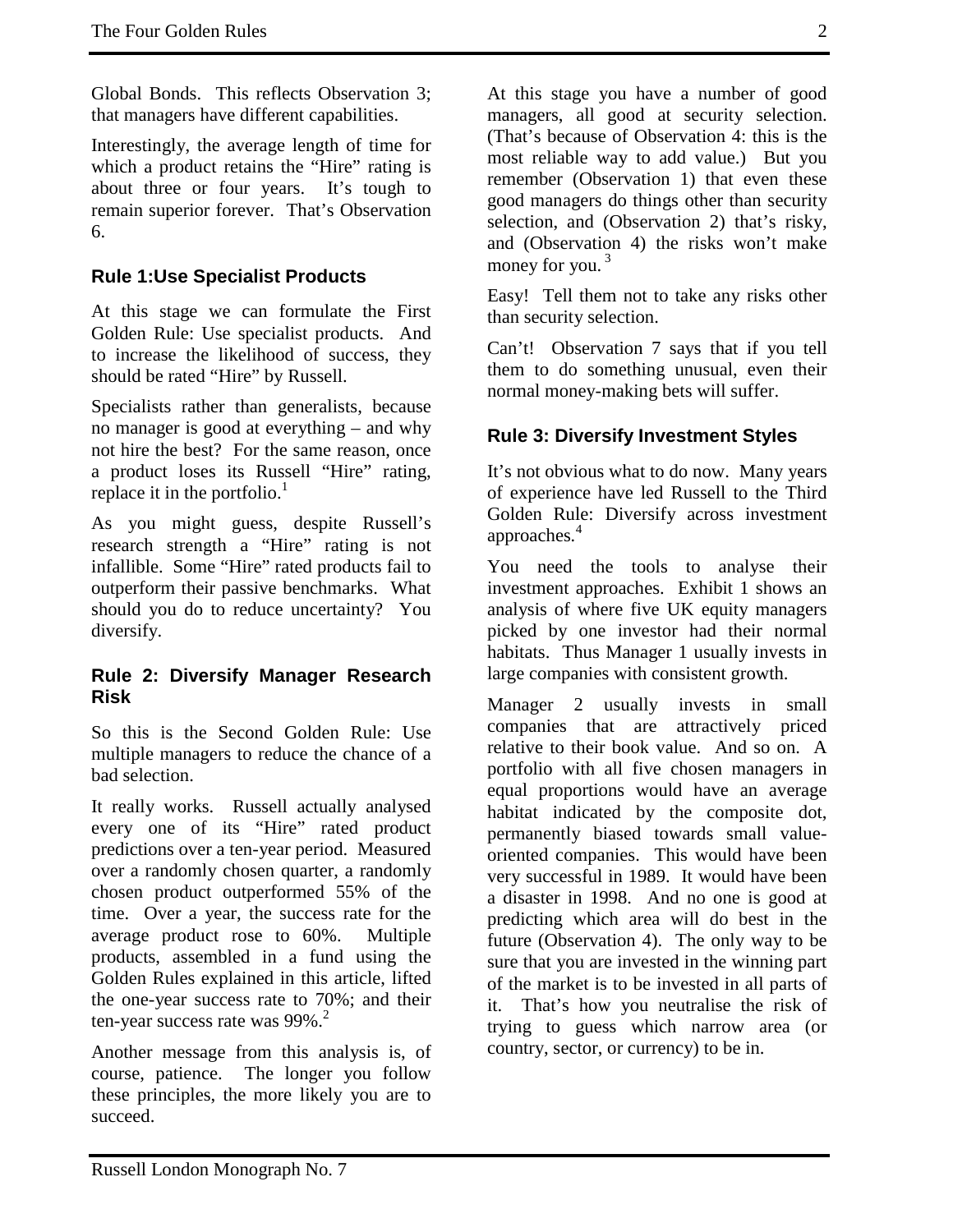

**Style Biases of Five UK Equity Exhibit 1 Managers** 

How do you do that? Move the red dot towards the cross hairs, which show where the market index lies. With the managers in Exhibit 1, give more money to Manager 1 and less to Manager 2. Or find an additional manager in the Large Growth quadrant.

\_\_\_\_\_\_\_\_\_\_\_\_\_\_\_\_\_\_\_\_\_\_\_\_\_\_\_\_\_\_\_\_\_\_\_

This is called "manager structure". It has nothing to do with thinking Manager 1 is better than Manager 2. It has everything to do with neutralising all bets other than security selection, which is what you're trying to achieve.

You might ask: by neutralising all these other bets, won't I also neutralise the security selection bets? Then I'll have something close to an index fund, while paying for active management – a sure loser.

Well, you might end up there if you use any approach other than looking at habitats. Look at Exhibit 1 again. Only Manager 1 selects from Large Growth companies. Using the other managers won't neutralise these security selection bets. Nor will the other managers neutralise Manager 3's Small Growth company selections. There will be some overlap, and some neutralisation, of the securities selected by Managers 2, 4 and 5. Don't have too many managers in the same habitat.<sup>5</sup>

In this way you can assemble a portfolio of managers for each asset class (domestic equities, foreign equities, bonds, and so on).

# **Rule 4: Rebalance to Asset Mix Policy**

I'm assuming that you already have an asset allocation policy selected.<sup>6</sup> Simply assemble your asset class portfolios in the proportions dictated by your asset allocation policy, and you're ready to face the world.

What should you do when market movements take your carefully constructed portfolio away from its allocation? That's easy. Observation 4 says that it's futile to decide which markets are overvalued and which ones are undervalued. Just rebalance back to your policy.

And that's the Fourth Golden Rule: After you have diversified comfortably across asset classes, then stick to your most comfortable allocation.

# **Wrap-Up**

That's it - all pretty straightforward and logical. But think what you've done. You've selected a comfortable asset allocation policy. You are going to stick with it rather than timing between markets. Your portfolio is a complex of managers, but essentially you only permit security selection. How *boring!* Look at the glamour you're giving up. None of "I'm selling the dollar." Or "I'm buying into Japanese weakness." (As if your actions determine the course of the world!)

But if you're interested in making money through active management – it works.

## **Notes**

- 1. One of Russell's ratings is "Retain". Many clients don't eliminate a product from their portfolio if the rating drops from "Hire" to "Retain", judging that the cost of the change could exceed the benefit from the higher rating.
- 2. To date no consultant but Russell has been prepared to share its analysis of its own predictions and therefore acknowledge its fallibility. See Ezra D., "Adding Value through Active Manager Selection and Structure: